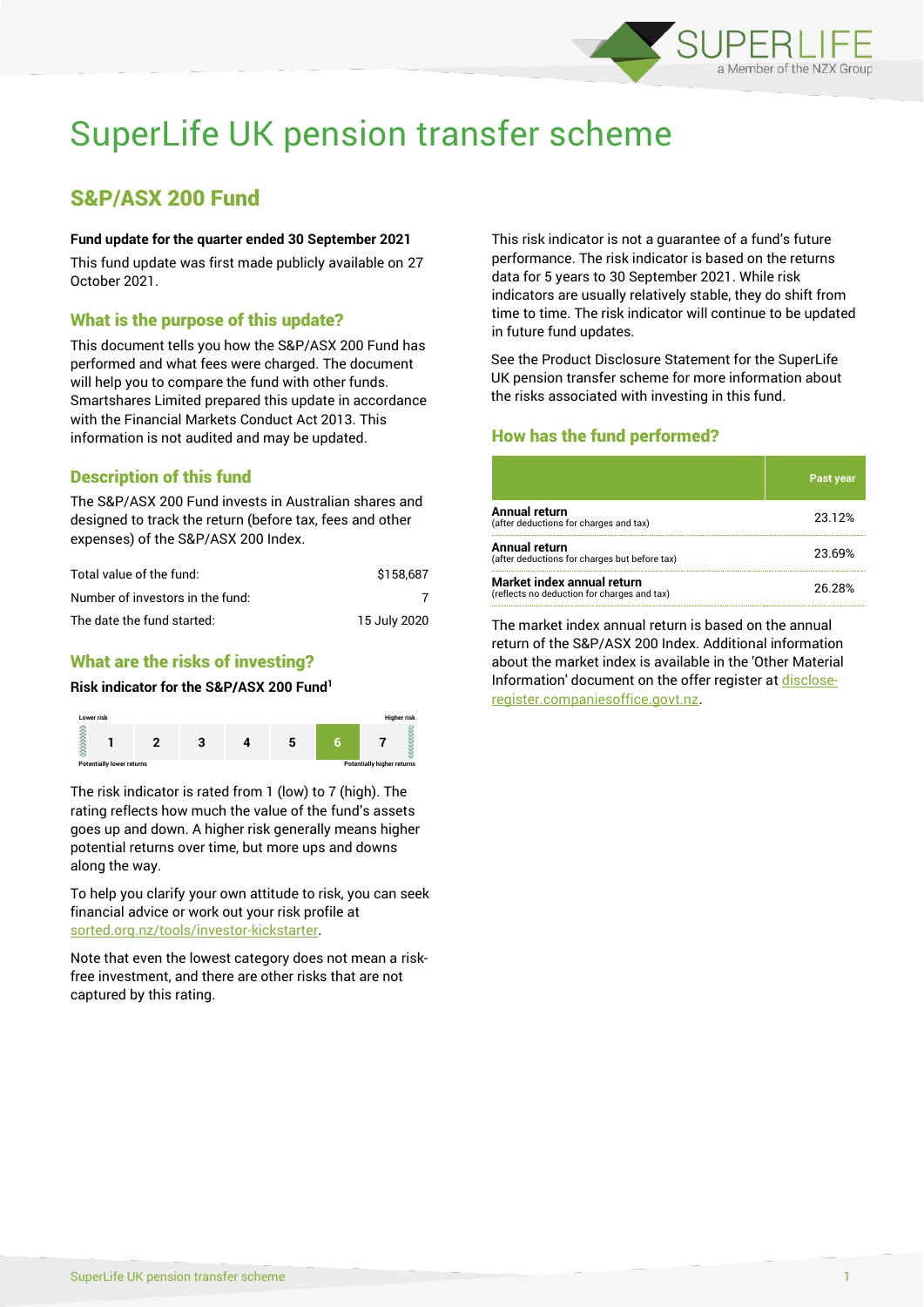

# What fees are investors charged?

Investors in the S&P/ASX 200 Fund are charged fund charges. These are as follows:

|                                                    | % per annum of fund's<br>net asset value |  |
|----------------------------------------------------|------------------------------------------|--|
| <b>Total fund charges</b>                          | 0.70%                                    |  |
| Which are made up of:                              |                                          |  |
| <b>Total management and administration charges</b> | 0.70%                                    |  |
| Including:                                         |                                          |  |
| Manager's basic fee                                | 0.69%                                    |  |
| Other management and<br>administration charges     | 0.01%                                    |  |
| Other charges                                      | Dollar amount per investor               |  |
| Administration fee                                 | \$60 per annum                           |  |

Investors may also be charged individual action fees for specific actions or decisions (for example, if an investor has a financial adviser and has agreed to pay a fee to the adviser for providing financial advice). See the Product Disclosure Statement for SuperLife UK pension transfer scheme for more information about those fees.

The fees set out above include GST where applicable.

Small differences in fees and charges can have a big impact on your investment over the long term.

### Example of how this applies to an investor

Jess had \$10,000 in the fund at the start of the year and did not make any further contributions. At the end of the year, Jess received a return after fund charges were deducted of \$2,312 (that is 23.12% of her initial \$10,000). Jess paid other charges of \$60. This gives Jess a total return after tax of \$2,252 for the year.

#### What does the fund invest in?

#### **Actual investment mix**

This shows the types of assets that the fund invests in.



#### **Target investment mix**

This shows the mix of assets that the fund generally intends to invest in.

| <b>Asset Category</b>        | <b>Target asset mix</b> |
|------------------------------|-------------------------|
| Cash and cash equivalents    |                         |
| New Zealand fixed interest   |                         |
| International fixed interest |                         |
| Australasian equities        | 100.00%                 |
| International equities       |                         |
| Listed property              |                         |
| Unlisted property            |                         |
| Commodities                  |                         |
| Other                        |                         |